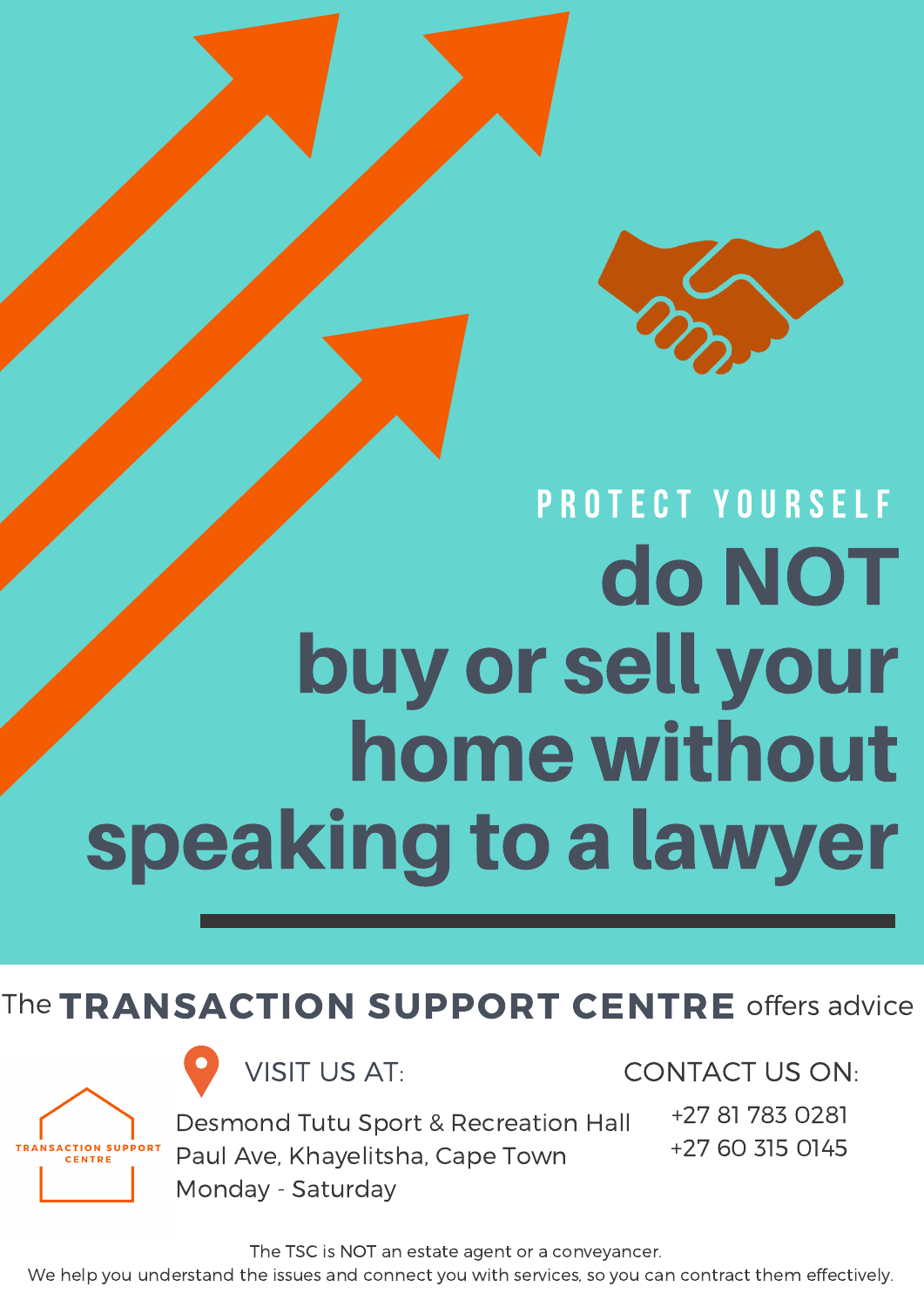### **MAKE SURE YOU HAVE A TITLE DEED I N YOUR N AME** Own a home?

#### The TRANSACTION SUPPORT CENTRE offers advice



Desmond Tutu Sport & Recreation Hall Paul Ave, Khayelitsha, Cape Town Monday - Saturday

VISIT US AT: CONTACT US ON:

+27 81 783 0281 +27 60 315 0145

The TSC is NOT an estate agent or a conveyancer.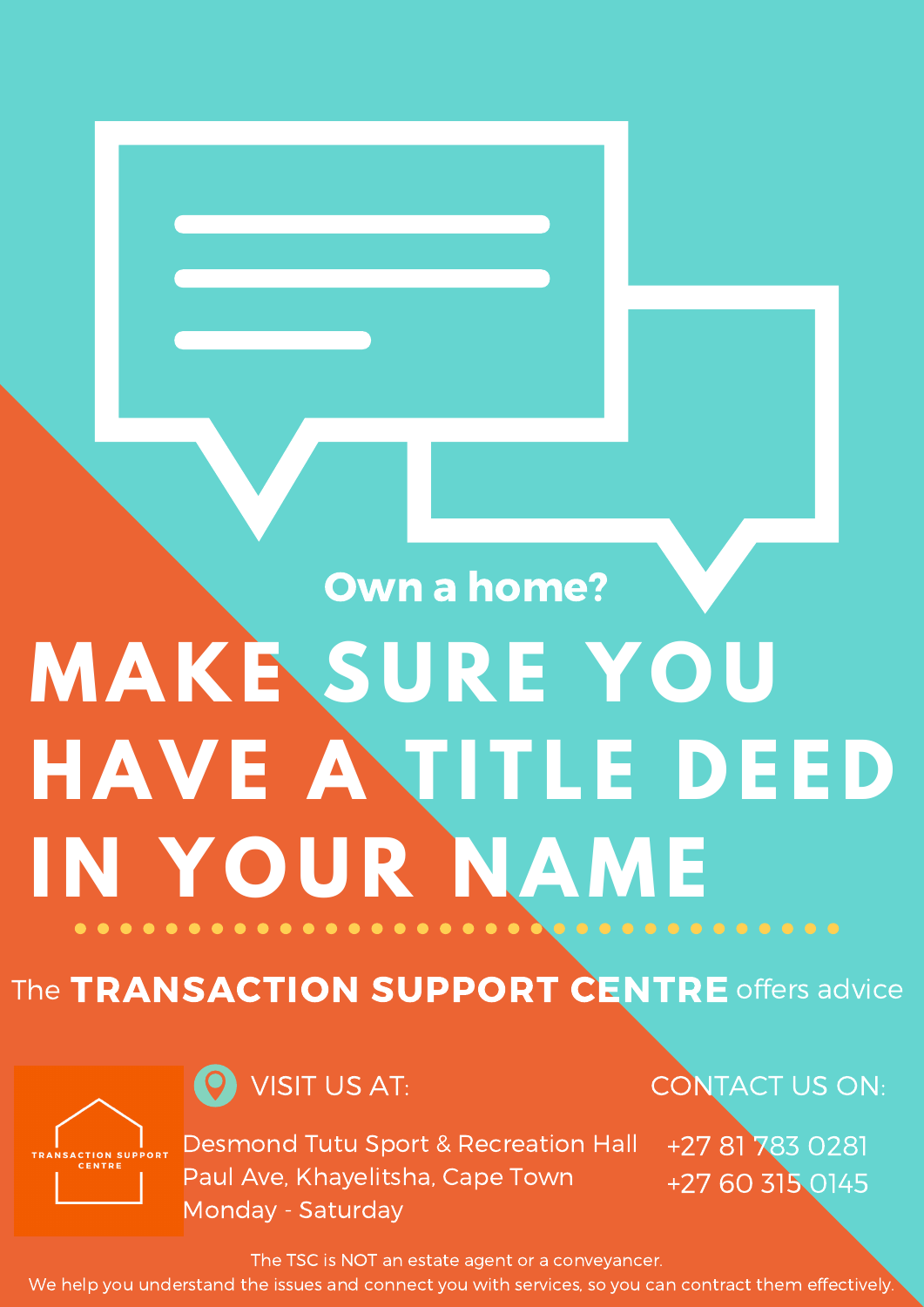# ONLY USE A REGISTERED ESTATE AGENT

#### WHEN YOU BUY OR SELL A HOUSE

#### The **TRANSACTION SUPPORT CENTRE** offers advice

**CENTRE** 

Desmond Tutu Sport & Recreation Hall Paul Ave, Khayelitsha, Cape Town Monday - Saturday **O** VISIT US AT: CONTACT US ON: +27 81 783 0281 +27 60 315 0145

The TSC is NOT an estate agent or a conveyancer.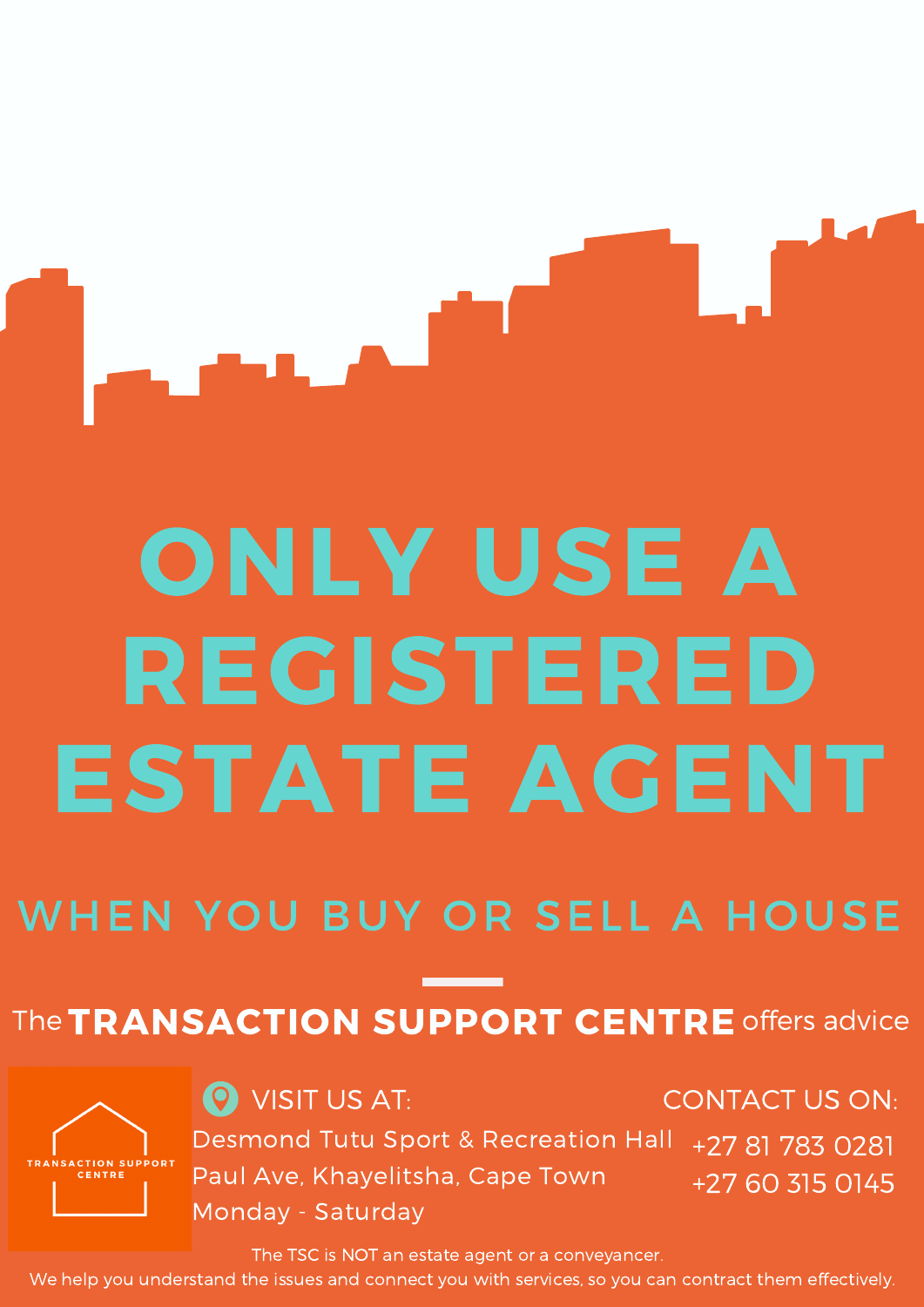# Do you wantto buy a house? LOOK AT TAKING OUT A BOND.

### YOU MAY BE ABLE TO **GET A GOVERNMENT** SUBSIDY.

CONTACT US ON: +27 81 783 0281 +27 60 315 0145

The TSC is NOT an estate agent or a conveyancer.

We help you understand the issues and connect you with services, so you can contract them effectively.

VISIT US AT: Desmond Tutu Sport & Recreation Hall Paul Ave, Khayelitsha, Cape Town

Monday - Saturday

#### The TRANSACTION SUPPORT CENTRE offers advice